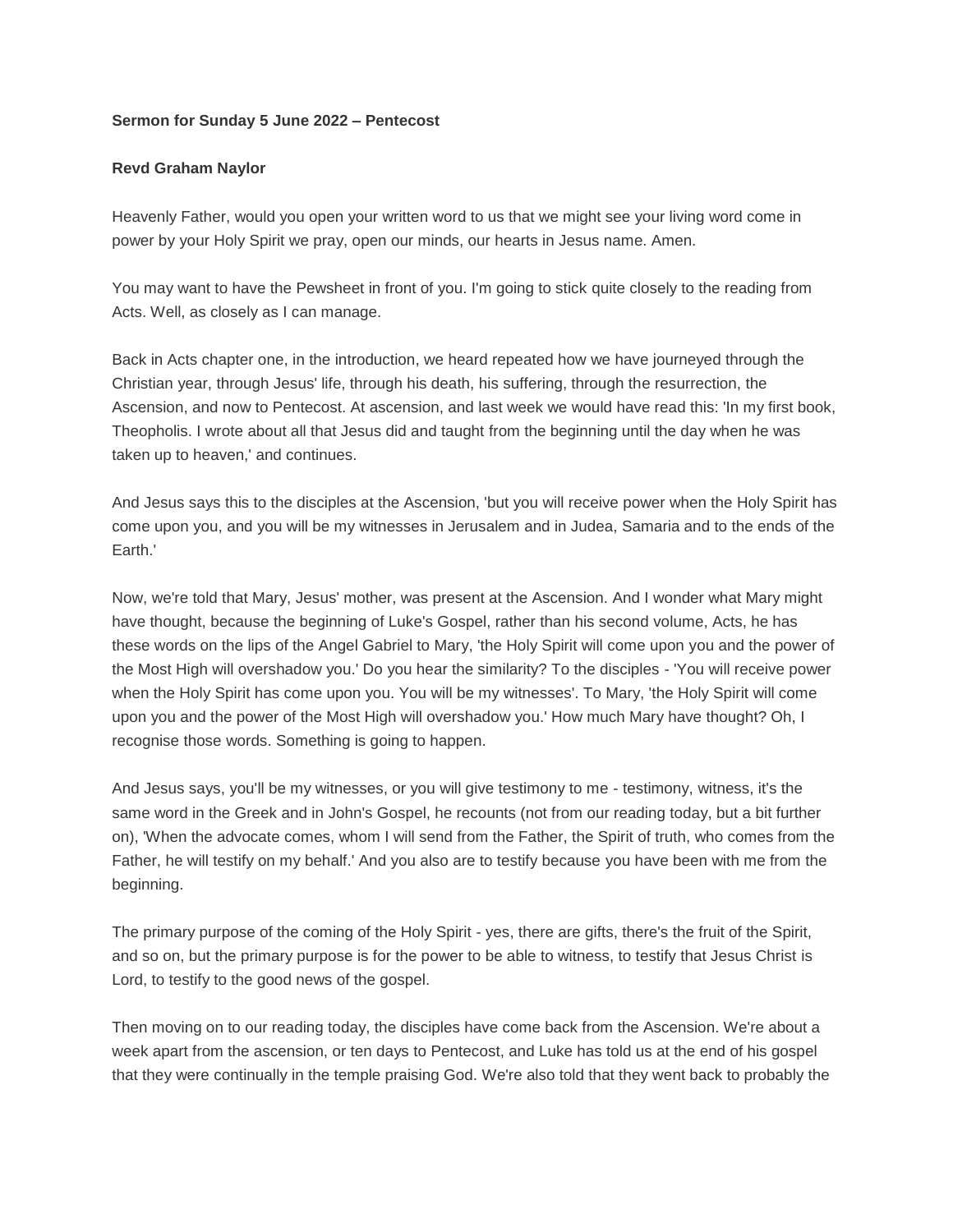upper room and they were praying. And then we heard this, today, when the day of Pentecost had come, they were all together in one place.

Just as an aside there, where it says from heaven came a sound like a violent wind and it filled the entire house. I've often wondered how you could fit 120 people in an upper room in a house in Jerusalem, but also then when these events happen, how all these people heard it.

I wonder whether what has happened, because the word for house and the word for temple is the same there is a specific word for temple, but the word for house can also be used for temple - is whether the disciples had moved, as Luke tells us, that they were continually in the temple praising God, because it was the day of Pentecost, and later Peter tells us that it's 9 o'clock in the morning when there would have been temple prayers. So in my mind, I don't think, and I'm sorry if this makes things difficult that you've got a picture of how Pentecost works, but I wonder whether they've moved to the temple, were praising God at 9 o'clock in the morning, and then the Spirit comes. And it comes like a violent wind and like tongues of fire. Now, I don't know about you, this weekend has been full of parties for the Jubilee, and it could be argued that it's a party for the birthday of the Church, and I don't think you can have a party without popcorn.

[To a member of the congregation] Would you like some popcorn? Is that the sort of popcorn you like to eat? Paul? No? Mary, you didn't help me with the cake tasting, so you can help me with popcorn. You'll have some popcorn? Would you like to eat that popcorn? Yes. It's hard, isn't it? This is popcorn that hasn't had fire applied to it.

You can't have Pentecost without some fire. So what we're going to do, we're going to take the dry, boring, fairly unpalatable popcorn, and we'll just do a bit of Pentecost type stuff. [Lights a gas burner heating a frying pan, and adds the popcorn to it] Those that are worried, I have done a risk assessment. Over my years, I've known a few people who are like those hard kernels of popcorn, some outside the Church, but sadly, sometimes inside the Church. And you will have heard many times the accusation from folk outside the Church, 'Oh, some of those people...' I said that the primary purpose of the Holy Spirit was to testify, and as we read through the reading in Acts, the people who had gathered for the Jewish festival of Pentecost, suddenly hear, in their own languages, God being praised. As an aside there, there are 17 groups of people named.

You will know that numbers often mean things in the Bible, and in ancient literature, 17 is a triangular number of 153. And John also references 153 fish at the end of his Gospel. And in the Old Testament 153, there's a calculation in the šimrî, in the Hebrew letters being also numbers, of 153 in Ezekiel, where it speaks about all people. So when you see 153 or something that will add up, it is all people, and all people are represented here, hearing God being proclaimed.

But it sounds like the people are drunk - it's 9 o'clock in the morning - Peter says they're not drunk; they've not been at the new sweet wine. There's not been at the Beaujolais Nouveau. And then Peter stands up. Peter, of all people, stands up. Gobby Peter, opens his mouth, sticks his two feet in it most of